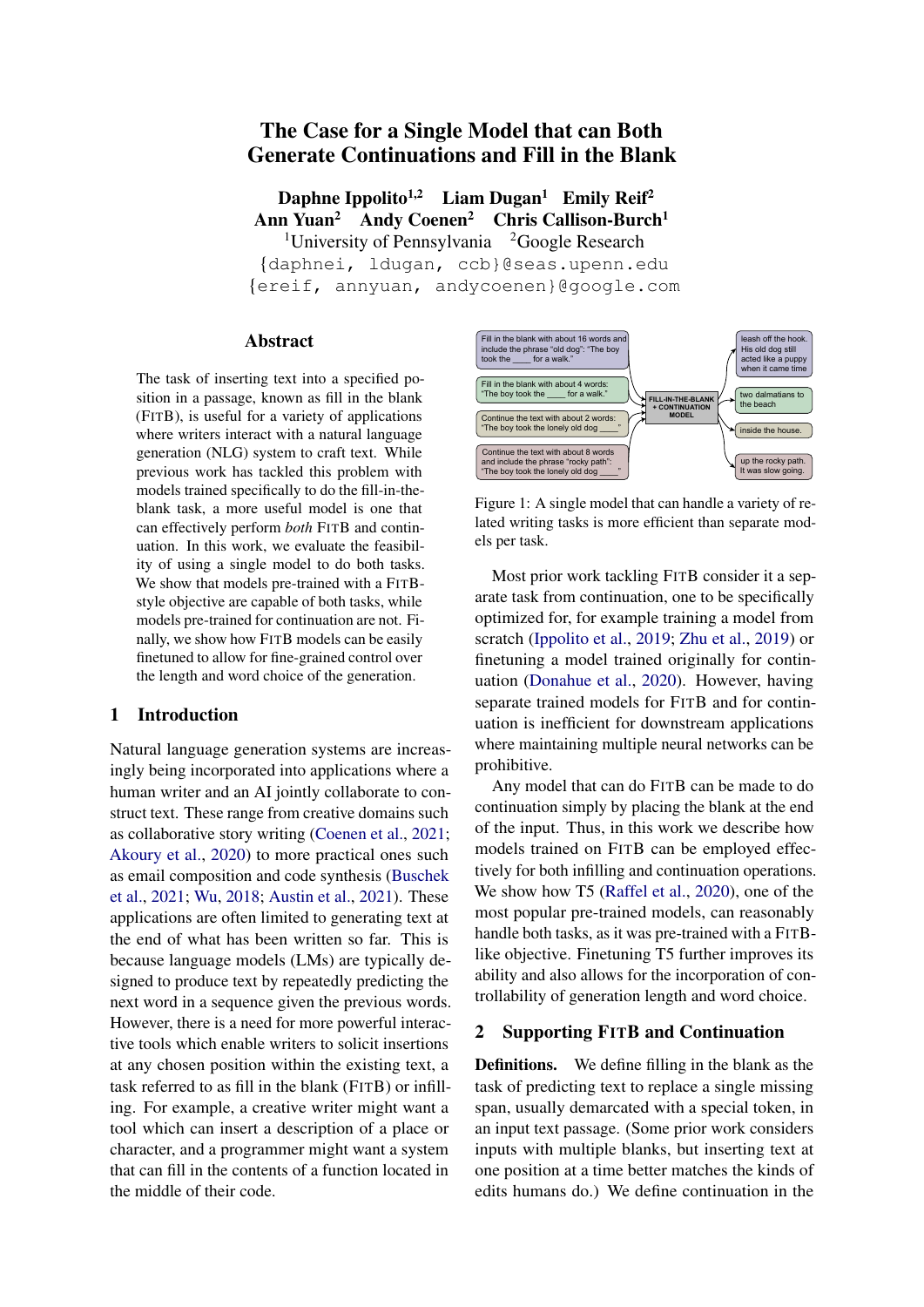<span id="page-1-0"></span>

| Example Type       | Input                                                                            | Target                                    |
|--------------------|----------------------------------------------------------------------------------|-------------------------------------------|
| <b>C4FILLBLANK</b> | fill: I love avocados. I ate a sandwich covered in them. $8$ I talked to my      | After I ate it, my mouth                  |
| no goal            | doctor about it later. It turned out I was allergic to avocados.                 | was itchy and tingly.                     |
| <b>C4FILLBLANK</b> | fill: I love avocados. I ate a sandwich covered in them. 8 I talked to           | After I ate it, my mouth                  |
| with goal          | my doctor about it later. It turned out I was allergic to avocados. Goal:        | was itchy and tingly.                     |
|                    | mouth was itchy                                                                  |                                           |
| <b>C4FILLBLANK</b> | fill: I love avocados. I ate a sandwich covered in them. After I ate it, my      | It turned out $\overline{I}$ was allergic |
| no goal            | mouth was itchy and tingly. I talked to my doctor about it later. <b>8</b>       | to avocados.                              |
| <b>C4FILLEND</b>   | fill: I love avocados. I ate a sandwich covered in them. After I ate it, my      | It turned out I was allergic              |
| with goal          | mouth was itchy and tingly. I talked to my doctor about it later. <b>8</b> Goal: | to avocados.                              |
|                    | allergic to                                                                      |                                           |

Table 1: Examples of the finetuning objectives. "8" is the approximate length in words of the target sequence. During finetuning, about 25% of training examples took each of these formats.

traditional language modeling sense–predicting the next token in a sequence given only the previous tokens. [Donahue et al.](#page-5-3) [\(2020\)](#page-5-3) discuss how language modeling is a special case of infilling, and they use this as justification to finetune a continuation-based language model to do infilling. However, we argue that if continuation is a subtask of infilling, it makes more sense to go in the opposite direction: prioritize a model which can do infilling and check that it achieves satisfactory performance at continuation.

Using a model pre-trained for FITB. T5 is a model pre-trained with a "span corruption" objective very similar to FITB; the model is asked to reconstruct the missing text after random subsequences of the input are replaced with special identifiers. Thus, a pre-trained T5 model can be used without any further training to do both continuation and infilling by appropriately choosing text to mask out. The encoder-decoder architecture of T5 is also more conducive to FITB than the decoder-only architectures that are typically used for continuation-based generation, such as GPT-2 [\(Radford et al.,](#page-5-5) [2019\)](#page-5-5). This is because the attention mechanism in encoder-decoder architectures allows the context on the left side of the blank to attend to the context on the right, while decoder-only architectures only support masked attention (each token can only attend to the positions to its left).

Even though T5's pre-training objective was a form of FITB, finetuning is still advantageous. For one, our definition of FITB involves only a single masked out substring, not multiple, so finetuning improves alignment with the goal task. Finetuning also allows us to incorporate additional conditioning signals not supported by the pre-trained T5, such as being able to specify the desired length of the generated text or specify words that ought to be included in the blank, a task we refer to as "goal conditioning." Length control, which comes by default in a traditional language model by simply sampling more or fewer tokens, is particularly necessary for FITB, where the end of the generation must fit seamlessly with the text to its right.

Using a model pre-trained for continuation. The biggest language models available today were largely trained in the continuation rather than the FITB paradigm [\(Brown et al.,](#page-4-3) [2020b;](#page-4-3) [Black et al.,](#page-4-4) [2021\)](#page-4-4). Since our primary goal is to have a single model for both tasks, we also address the question: if a continuation-trained model is big enough, can it handle FITB without the need for finetuning? Few-shot learning with large language models, as popularized by [Brown et al.](#page-4-3) [\(2020b\)](#page-4-3), has had success on many tasks in NLP. We try out this approach for FITB by designing a few-shot prompt containing several demonstrations of the FITB task, formulated in a similar "infilling by language modelling" template to that proposed by [Donahue et al.](#page-5-3) [\(2020\)](#page-5-3). Further details on our approach to selecting a few-shot prompt are in Appendix [A.1.](#page-7-0)

## <span id="page-1-1"></span>3 Experiments

Model. For all experiments with T5, we use the 800M parameter v1.1 'large' model ( Appendix [A.4](#page-8-0) gives additional results from the 3B parameter 'XL' model). To finetune T5 for FITB, we construct training examples from documents by first partitioning the document text into a left context, gap, and right context. The input to the model is then the left and right contexts concatenated with textual representations of the additional conditioning signals. The target sequence is the true text for the blank. This formulation easily supports continuation, as the blank can be deliberately placed at the end (i.e., providing no right context). Finetuning examples are drawn from C4, the same dataset T5 was pre-trained on. Documents are split into word sequences, and these are then randomly truncated to be between 256 and 512 words long. A substring of between 1 and 64 words is selected to be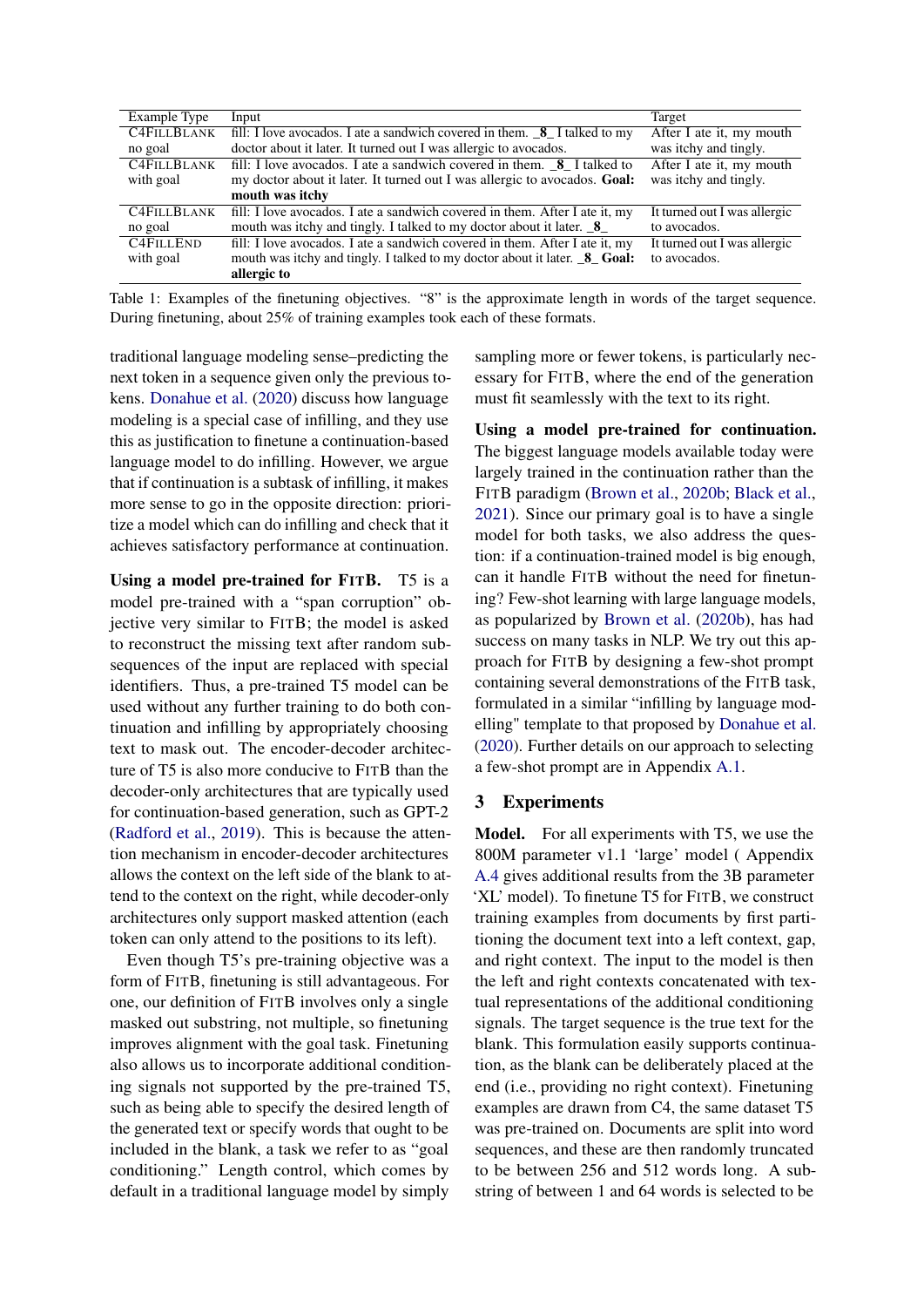blanked out. For half of the finetuning examples, the location of the blank is randomly selected, and for the other half, it is always placed at the end. To support length conditioning, we follow [Roberts](#page-5-6) [and Raffel](#page-5-6) [\(2020\)](#page-5-6) and include a bucketed version of the target length as part of the blank. To support goal conditioning, for half the examples, a random substring of up to half the words of the target is appended to the end of the input. Examples are shown in Table [1.](#page-1-0)

Baselines We compare T5 against [Thoppilan](#page-5-7) [et al.](#page-5-7) [\(2022\)](#page-5-7)'s 137B parameter decoder-only language model (referred to in this paper as LLM). Trained explicitly for continuation, this model has been used successfully for few-shot learning in other domains [\(Austin et al.,](#page-4-2) [2021;](#page-4-2) [Reif et al.,](#page-5-8) [2021\)](#page-5-8). We use the LLM in two ways: (1) as a standard continuation model, prompting with only the left context of an example; and (2) in a few-shot learning paradigm.

Evaluation Datasets We evaluate continuation and FITB on C4 as well as two story writing datasets. We chose this domain because creative writing assistant applications are one of the key areas we expect to benefit from multi-task models [\(Coenen et al.,](#page-5-0) [2021\)](#page-5-0). Reddit Writing Prompts (RWP) is a corpus of stories from the 'r/WritingPrompts' sub-Reddit [\(Fan et al.,](#page-5-9) [2018\)](#page-5-9), and we construct validation sets RWPFILLBLANK and RWPFILLEND using the same method described in the previous section. We cap the C4 and RWP validation sets to 5,000 examples each. ROC Stories (ROC) is a crowd-sourced dataset of five-sentence commonsense stories [\(Mostafazadeh](#page-5-10) [et al.,](#page-5-10) [2016\)](#page-5-10). For ROC Stories, the 2018 validation set is used to construct ROCFILLMIDDLE, where the middle sentence of each story is blanked out, and ROCFILLEND, where the last sentence is blanked out. Unless otherwise noted, all evaluation is done without goal conditioning and uses random sampling with top- $k=50$  as the decoding strategy. Example generations for all evaluation sets can be found at <https://bit.ly/2U0Ixxa>.

### 4 Findings

Automatic Evaluation We measure the fluency of proposed generations by evaluating the perplexity of each dataset's examples when the predicted text is placed in the blank [\(Donahue et al.,](#page-5-3) [2020\)](#page-5-3).

<span id="page-2-1"></span>

|                       | <b>C4FILL</b> | RWPFILL       | <b>ROCFILL</b> |
|-----------------------|---------------|---------------|----------------|
|                       | <b>BLANK</b>  | <b>MIDDLE</b> | <b>BLANK</b>   |
| Few-shot LLM          | 14.14         | 19.48         | 18.21          |
| Pre-trained T5        | 10.38         | 14.08         | 22.62          |
| Finetuned T5          | 10.33         | 14.08         | 20.47          |
| Donahue et al. (2020) | N/A           | N/A           | 23.28          |
| Groundtruth           | 9.41          | 12.99         | 16.90          |

Table 2: Perplexity of evaluation sets according to LLM when the blank has been filled with approaches involving no fine-tuning (top), finetuned approaches (middle), and the groundtruth (bottom). Lower values indicate that the text was considered more fluent by the LLM.

<span id="page-2-2"></span>

|                         | C <sub>4</sub> F <sub>ILL</sub> | RWPFILL | ROCFILL    |
|-------------------------|---------------------------------|---------|------------|
|                         | END                             | END     | <b>END</b> |
| LLM.                    | 9.34                            | 12.82   | 15.55      |
| Pre-trained T5          | 10.09                           | 13.51   | 21.71      |
| <b>T5 FILLBLANKCONT</b> | 10.04                           | 13.74   | 19.60      |
| <b>T5 LM-ADAPTION</b>   | 10.06                           | 13.71   | 19.68      |
| Groundtruth             | 9.41                            | 12.99   | 16.90      |

Table 3: Perplexity of continuation-based evaluation sets when a continuation has been generated using approaches with no finetuning (top) and two settings of finetuning T5 (middle).

We use the LLM to measure perplexity<sup>[1](#page-2-0)</sup>. The results are shown in Table [2.](#page-2-1) We see that the LLM struggles to generate fluent infills, even when used in a few-shot setting. The only exception to this is ROC Stories, a dataset with fairly simplistic, predictable language. Finetuning T5 does not result in significantly improved fluency over the pre-trained model except on ROC Stories. Lastly, for ROC Stories, we compare against [Donahue et al.](#page-5-3) [\(2020\)](#page-5-3)'s finetuned GPT-2 small, which yielded less fluent predictions.

Table [3](#page-2-2) shows a similar analysis on our continuation-style datasets. We see that the pretrained T5 generates about as fluent continuations as T5 finetuned in the manner described in Section [3](#page-1-1) (T5 FILLBLANKCONT), as well as T5 finetuned for the same number of steps, but only on the continuation task (T5 LM-ADAPTION). The first row of Table [3](#page-2-2) shows how fluent the LLM scores its own generated continuations.

Human Evaluation Human evaluation was conducted on 70 examples, 35 from RWPFILLBLANK and 35 from RWPFILLEND, with examples about evenly distributed across length buckets. For RW-PFILLBLANK evaluation tasks, the rater was presented an input context and several possible sequences that could go in the blank. They were

<span id="page-2-0"></span> $1$ Note, since this is the same model being used for generation for our continuation baseline, this metric may be biased.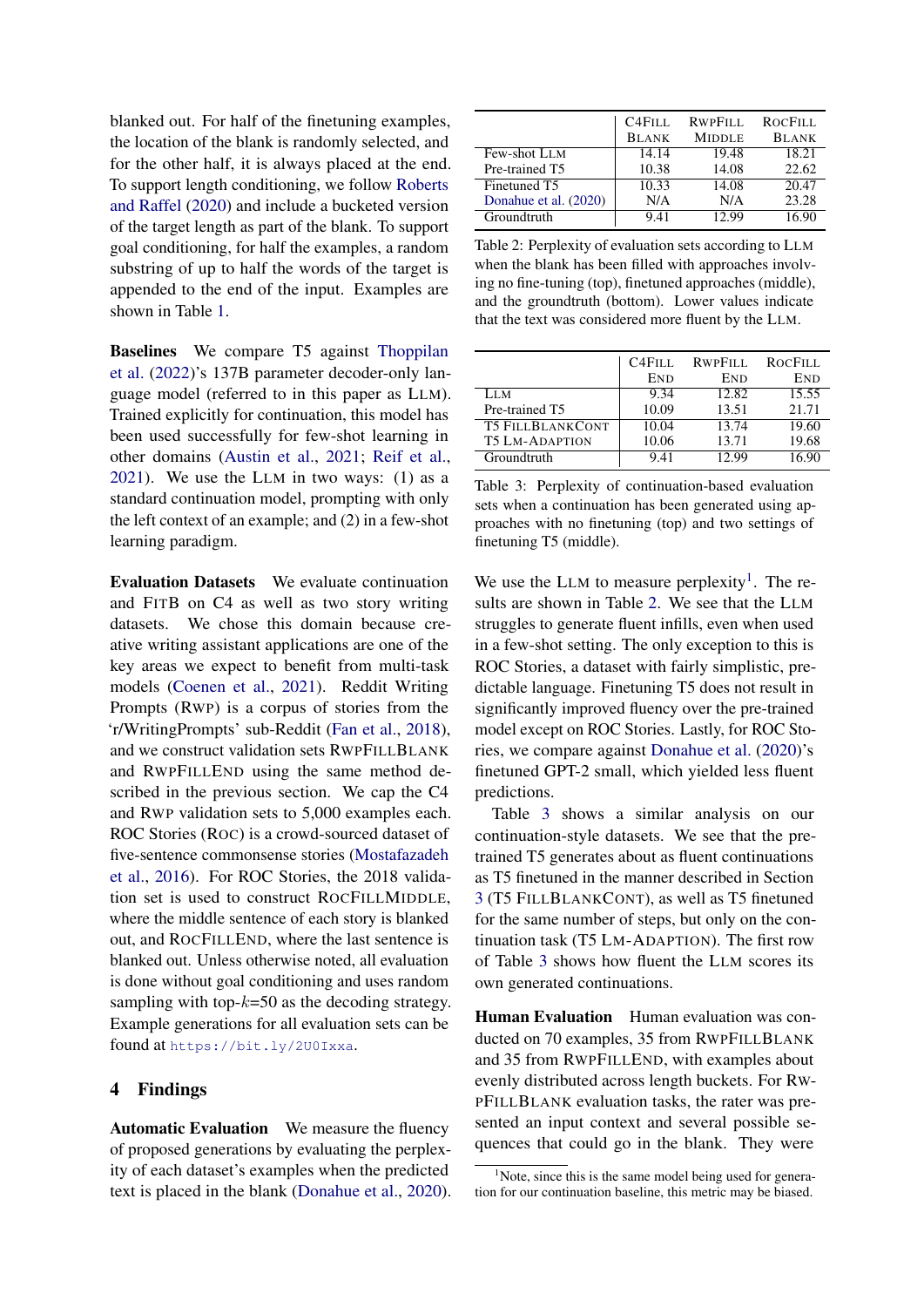<span id="page-3-0"></span>

Figure 2: Human ratings of FITB generations (left) and continuation generations (right). Error bars are 95% confidence intervals.

<span id="page-3-1"></span>

| <b>Finetuned T5</b> | Context | Length |
|---------------------|---------|--------|
| <b>C4FILLBLANK</b>  | 0.860   | 0.877  |
| <b>RWPFILLBLANK</b> | 0.797   | 0.881  |
| <b>C4FILLEND</b>    | 0.858   | 0.775  |
| <b>RWPFILLEND</b>   | 0.791   | 0.746  |

Table 4: Accuracy of models finetuned on FILL-BLANKCONT at correctly using provided length and goal conditioning signals.

asked to rate each sequence first, on how well it fit the text before it, and second, on how well it fit with the text following it, according to a 5-point slider. For RWPFILLEND, the task was almost the same, except that the rater was presented only a left context and asked to rate how well it continued the prompt. More details are in Appendix [A.3.](#page-8-1) Figure [2](#page-3-0) shows the results.

On the FITB task, the pre-trained and finetuned T5 models were indistinguishable in terms of quality. The LLM that formed continuations prompted with only the left context did somewhat better than the few-shot LLM, indicating that few-shot learning is not yet a feasible alternative to finetuning. On the continuation task, the LLM has the highest rating, which is unsurprising since it is a much larger model than T5. However, the finetuned T5 is rated almost as highly. Overall, these results suggest that T5, unlike the LLM, can be used effectively for continuation as well as FITB. Furthermore, if one doesn't care about controllability, pre-trained T5 can be used effectively for both tasks without any further finetuning.

Benefits of Controllability Despite finetuning not resulting in significantly more fluent outputs, there are still good reasons to finetune; namely, finetuning allows for increased controllability. For example, length conditioning is extremely important for FITBmodels, since it is not possible to control

the generation length by simply sampling more or fewer tokens. Pre-trained T5 tends to produce infill proposals which are shorter than the groundtruth (Figure [3\)](#page-4-5), and there is no way to ask the model to produce longer generations. In contrast, finetuned T5 was able to produce generations in the target length bucket over 74% of the time (Table [4\)](#page-3-1). Goal conditioning, while not strictly necessary for either task, has been shown to be useful for generative commonsense reasoning [\(Lin et al.,](#page-5-11) [2020\)](#page-5-11) and may empower users in downstream applications such as AI-assisted creative writing [\(Roemmele,](#page-5-12) [2021\)](#page-5-12). Finetuned T5 is able to use all of the specified goal words over 79% of the time.

**Domain Transfer** Prior work on FITB tends to only evaluate models trained on data from the same domain as the validation set. Our results show that despite training exclusively on C4, T5 models have strong transferability to more targeted domains such as Reddit Writing Prompts. This sort of transferability is extremely important for achieving the goal of having a single model which can handle many tasks and domains.

## 5 Related Work

FITB is a form of Cloze task [\(Taylor,](#page-5-13) [1953\)](#page-5-13). Prior deep-learning approaches to this task include training an encoder-decoder model from scratch with length and goal word conditioning [\(Ippolito et al.,](#page-5-2) [2019\)](#page-5-2); finetuning GPT-2 [\(Radford et al.,](#page-5-5) [2019;](#page-5-5) [Donahue et al.,](#page-5-3) [2020\)](#page-5-3); and training a custom selfattention architecture on corrupted text [\(Zhu et al.,](#page-6-0) [2019\)](#page-6-0). None of these show that their fill-in-theblank models remain effective at continuation or perform well on text domains that differ from the training data. Related to FITB, [Mori et al.](#page-5-14) [\(2020\)](#page-5-14) investigate a setting where a sentence is randomly deleted from the input, and the model must both predict the location of the deletion as well as its contents. [Huang et al.](#page-5-15) [\(2020\)](#page-5-15) tackle the sentence infilling task using a mixture of BERT and GPT-2. Lastly, many LM pre-training objectives involve masking out parts of the input then predicting the masked values, which is similar to FITB [\(Devlin](#page-5-16) [et al.,](#page-5-16) [2019;](#page-5-16) [Raffel et al.,](#page-5-4) [2020;](#page-5-4) [Joshi et al.,](#page-5-17) [2020\)](#page-5-17).

### 6 Conclusion

In this work, we make the case for starting with a model capable of filling in the blank when attempting to build a system that can perform both FITB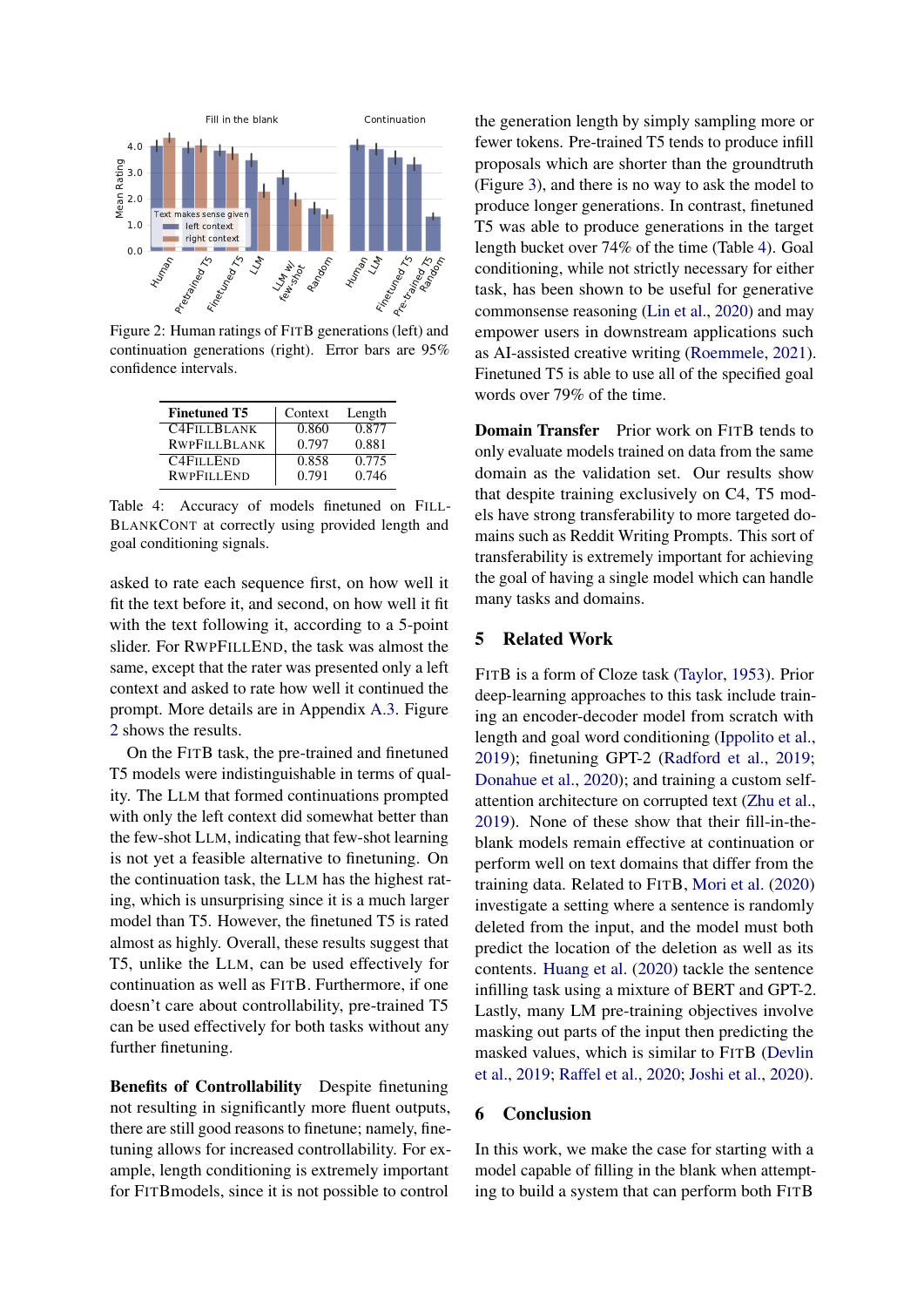<span id="page-4-5"></span>

Figure 3: For each of the FITB validation sets, a histogram of the distribution of sequence lengths (measured in words) of the ground-truth blanked out text and the proposed infills from T5 (after and before finetuning). We see that pre-trained T5 tends to produce text that is shorter than the groundtruth.

and continuation. As LMs become bigger, it will be unsustainable to have separately trained models for each generation task. Multi-task, domaintransferable models, such as the ones we propose, require less total training and are more efficient to store and use at inference time. While pre-trained T5 by itself is capable of both infilling and continuation, additional conditioning signals such as desired length and goal text can be successfully incorporated into fine-tuning in order to support an even greater diversity of model interactions. We focused our experiments on the T5 model; however, we expect that other model families and architectures can be trained similarly to support a variety of generation tasks. For example, GPT-3 [\(Brown](#page-4-6) [et al.,](#page-4-6) [2020a\)](#page-4-6) recently began supporting "insertion" and "edit" interactions in addition to continuation. Finally, we present a negative result that while fewshot learning is a promising method for building multi-task support without any finetuning, it is challenging to make work for the FITB task.

### 7 Risks and Limitations

All neural language models, including the ones used in this paper, reflect the biases and other issues present in their training data. [Weidinger et al.](#page-5-18) [\(2021\)](#page-5-18) discuss these risks in detail. The models and datasets considered in this paper are all in the English, and the proposed methods may work differently in other languages. In addition, the paper mostly focuses on showing results pertinent to the story writing domain; in other domains joint models for continuation and fill-in-the-blank might work worse. Finally, the LLMused in this paper is not publicly available, which to some extent limits reproducibility, though we expect our findings would have been similar had we evaluated with a public model such as GPT-2. We emphasize that

the main contribution of this paper is a comparison of different methods, all of which are easily implementable, rather than new model checkpoints.

#### **References**

- <span id="page-4-0"></span>Nader Akoury, Shufan Wang, Josh Whiting, Stephen Hood, Nanyun Peng, and Mohit Iyyer. 2020. Storium: A dataset and evaluation platform for machinein-the-loop story generation. In *Proceedings of the 2020 Conference on Empirical Methods in Natural Language Processing (EMNLP)*, pages 6470–6484.
- <span id="page-4-2"></span>Jacob Austin, Augustus Odena, Maxwell Nye, Maarten Bosma, Henryk Michalewski, David Dohan, Ellen Jiang, Carrie Cai, Michael Terry, Quoc Le, et al. 2021. Program synthesis with large language models. *arXiv preprint arXiv:2108.07732*.
- <span id="page-4-4"></span>Sid Black, Leo Gao, Phil Wang, Connor Leahy, and Stella Biderman. 2021. [GPT-Neo: Large Scale](https://doi.org/10.5281/zenodo.5297715) [Autoregressive Language Modeling with Mesh-](https://doi.org/10.5281/zenodo.5297715)[Tensorflow.](https://doi.org/10.5281/zenodo.5297715)
- <span id="page-4-6"></span>Tom Brown, Benjamin Mann, Nick Ryder, Melanie Subbiah, Jared D Kaplan, Prafulla Dhariwal, Arvind Neelakantan, Pranav Shyam, Girish Sastry, Amanda Askell, et al. 2020a. Language models are few-shot learners. *Advances in neural information processing systems*, 33:1877–1901.
- <span id="page-4-3"></span>Tom B. Brown, Benjamin Mann, Nick Ryder, Melanie Subbiah, Jared Kaplan, Prafulla Dhariwal, Arvind Neelakantan, Pranav Shyam, Girish Sastry, Amanda Askell, Sandhini Agarwal, Ariel Herbert-Voss, Gretchen Krueger, Tom Henighan, Rewon Child, Aditya Ramesh, Daniel M. Ziegler, Jeffrey Wu, Clemens Winter, Christopher Hesse, Mark Chen, Eric Sigler, Mateusz Litwin, Scott Gray, Benjamin Chess, Jack Clark, Christopher Berner, Sam Mc-Candlish, Alec Radford, Ilya Sutskever, and Dario Amodei. 2020b. [Language models are few-shot](http://arxiv.org/abs/2005.14165) [learners.](http://arxiv.org/abs/2005.14165)
- <span id="page-4-1"></span>Daniel Buschek, Martin Zürn, and Malin Eiband. 2021. The impact of multiple parallel phrase suggestions on email input and composition behaviour of native and non-native english writers. In *Proceedings*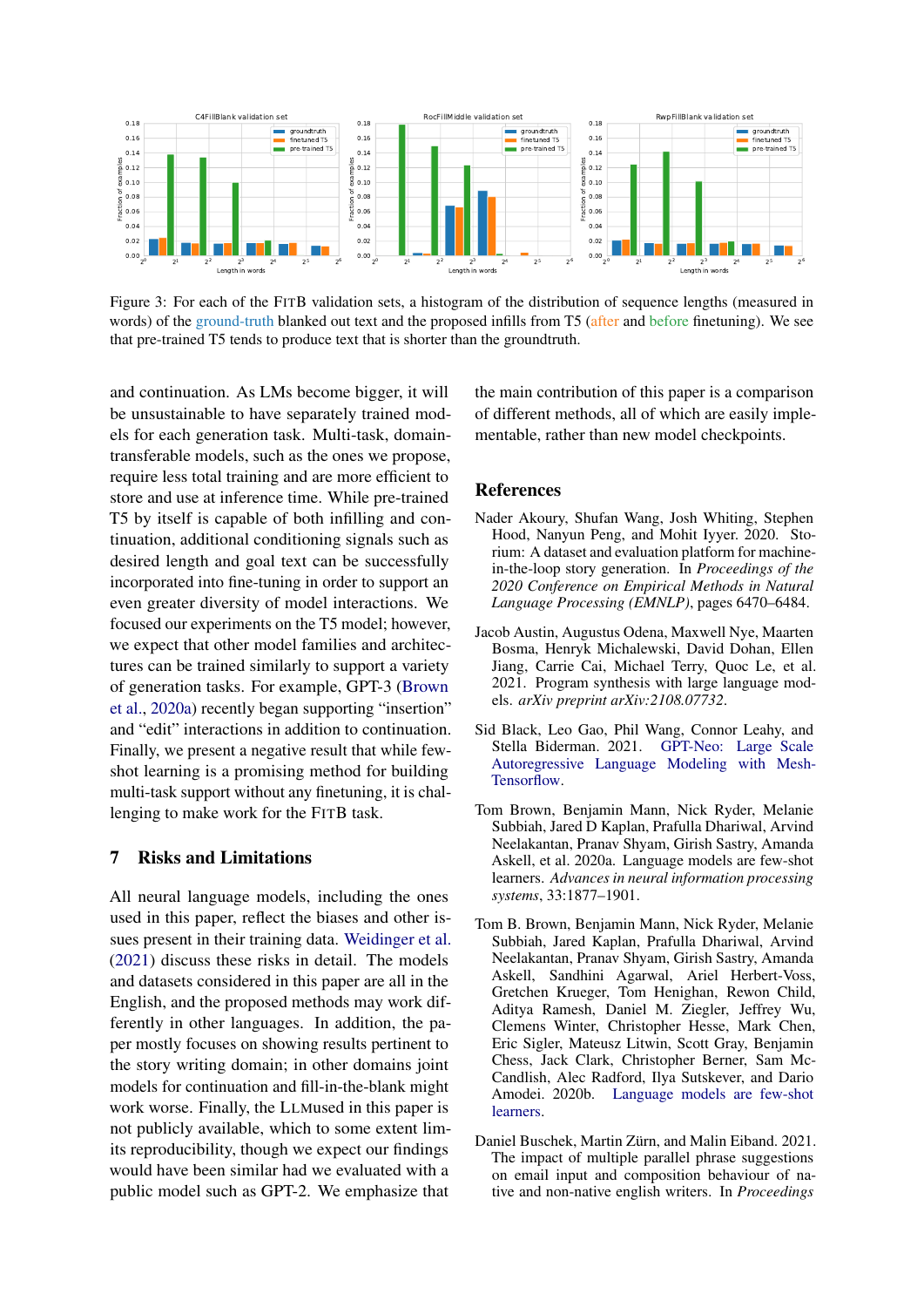*of the 2021 CHI Conference on Human Factors in Computing Systems*, pages 1–13.

- <span id="page-5-0"></span>Andy Coenen, Luke Davis, Daphne Ippolito, Ann Yuan, and Emily Reif. 2021. Wordcraft: a humanai collaborative editor for story writing.
- <span id="page-5-16"></span>Jacob Devlin, Ming-Wei Chang, Kenton Lee, and Kristina Toutanova. 2019. Bert: Pre-training of deep bidirectional transformers for language understanding. In *Proceedings of the 2019 Conference of the North American Chapter of the Association for Computational Linguistics: Human Language Technologies, Volume 1 (Long and Short Papers)*, pages 4171–4186.
- <span id="page-5-3"></span>Chris Donahue, Mina Lee, and Percy Liang. 2020. Enabling language models to fill in the blanks. In *Proceedings of the 58th Annual Meeting of the Association for Computational Linguistics*, pages 2492– 2501.
- <span id="page-5-9"></span>Angela Fan, Mike Lewis, and Yann Dauphin. 2018. Hierarchical neural story generation. In *Proceedings of the 56th Annual Meeting of the Association for Computational Linguistics (Volume 1: Long Papers)*, pages 889–898.
- <span id="page-5-15"></span>Yichen Huang, Yizhe Zhang, Oussama Elachqar, and Yu Cheng. 2020. Inset: Sentence infilling with inter-sentential transformer. In *Proceedings of the 58th Annual Meeting of the Association for Computational Linguistics*, pages 2502–2515.
- <span id="page-5-2"></span>Daphne Ippolito, David Grangier, Chris Callison-Burch, and Douglas Eck. 2019. Unsupervised hierarchical story infilling. In *Proceedings of the First Workshop on Narrative Understanding*, pages 37– 43.
- <span id="page-5-17"></span>Mandar Joshi, Danqi Chen, Yinhan Liu, Daniel S Weld, Luke Zettlemoyer, and Omer Levy. 2020. Spanbert: Improving pre-training by representing and predicting spans. *Transactions of the Association for Computational Linguistics*, 8:64–77.
- <span id="page-5-19"></span>Xiang Lisa Li and Percy Liang. 2021. Prefix-tuning: Optimizing continuous prompts for generation. In *Proceedings of the 59th Annual Meeting of the Association for Computational Linguistics and the 11th International Joint Conference on Natural Language Processing (Volume 1: Long Papers)*, pages 4582–4597.
- <span id="page-5-11"></span>Bill Yuchen Lin, Wangchunshu Zhou, Ming Shen, Pei Zhou, Chandra Bhagavatula, Yejin Choi, and Xiang Ren. 2020. Commongen: A constrained text generation challenge for generative commonsense reasoning. In *Proceedings of the 2020 Conference on Empirical Methods in Natural Language Processing: Findings*, pages 1823–1840.
- <span id="page-5-14"></span>Yusuke Mori, Hiroaki Yamane, Yusuke Mukuta, and Tatsuya Harada. 2020. Finding and generating a missing part for story completion. In *Proceedings of*

*the The 4th Joint SIGHUM Workshop on Computational Linguistics for Cultural Heritage, Social Sciences, Humanities and Literature*, pages 156–166.

- <span id="page-5-10"></span>Nasrin Mostafazadeh, Nathanael Chambers, Xiaodong He, Devi Parikh, Dhruv Batra, Lucy Vanderwende, Pushmeet Kohli, and James Allen. 2016. [A cor](https://doi.org/10.18653/v1/N16-1098)[pus and cloze evaluation for deeper understanding of](https://doi.org/10.18653/v1/N16-1098) [commonsense stories.](https://doi.org/10.18653/v1/N16-1098) In *Proceedings of the 2016 Conference of the North American Chapter of the Association for Computational Linguistics: Human Language Technologies*, pages 839–849, San Diego, California. Association for Computational Linguistics.
- <span id="page-5-5"></span>Alec Radford, Jeffrey Wu, Rewon Child, David Luan, Dario Amodei, and Ilya Sutskever. 2019. Language models are unsupervised multitask learners. *OpenAI blog*, 1(8):9.
- <span id="page-5-4"></span>Colin Raffel, Noam Shazeer, Adam Roberts, Katherine Lee, Sharan Narang, Michael Matena, Yanqi Zhou, Wei Li, and Peter J. Liu. 2020. [Exploring](http://jmlr.org/papers/v21/20-074.html) [the limits of transfer learning with a unified text-to](http://jmlr.org/papers/v21/20-074.html)[text transformer.](http://jmlr.org/papers/v21/20-074.html) *Journal of Machine Learning Research*, 21(140):1–67.
- <span id="page-5-8"></span>Emily Reif, Daphne Ippolito, Ann Yuan, Andy Coenen, Chris Callison-Burch, and Jason Wei. 2021. A recipe for arbitrary text style transfer with large language models. *arXiv preprint arXiv:2109.03910*.
- <span id="page-5-6"></span>Adam Roberts and Colin Raffel. 2020. [Exploring trans](https://ai.googleblog.com/2020/02/exploring-transfer-learning-with-t5.html)[fer learning with t5: The text-to-text transfer trans](https://ai.googleblog.com/2020/02/exploring-transfer-learning-with-t5.html)[former.](https://ai.googleblog.com/2020/02/exploring-transfer-learning-with-t5.html) *Google AI Blog*.
- <span id="page-5-12"></span>Melissa Roemmele. 2021. [Inspiration through observa](https://computationalcreativity.net/iccc21/wp-content/uploads/2021/09/ICCC_2021_paper_32.pdf)[tion: Demonstrating the influence of automatically](https://computationalcreativity.net/iccc21/wp-content/uploads/2021/09/ICCC_2021_paper_32.pdf) [generated text on creative writing.](https://computationalcreativity.net/iccc21/wp-content/uploads/2021/09/ICCC_2021_paper_32.pdf) pages 52–461.
- <span id="page-5-13"></span>Wilson L Taylor. 1953. "cloze procedure": A new tool for measuring readability. *Journalism Bulletin*, 30(4):415–433.
- <span id="page-5-7"></span>Romal Thoppilan, Daniel De Freitas, Jamie Hall, Noam Shazeer, Apoorv Kulshreshtha, Heng-Tze Cheng, Alicia Jin, Taylor Bos, Leslie Baker, Yu Du, et al. 2022. Lamda: Language models for dialog applications. *arXiv preprint arXiv:2201.08239*.
- <span id="page-5-18"></span>Laura Weidinger, John Mellor, Maribeth Rauh, Conor Griffin, Jonathan Uesato, Po-Sen Huang, Myra Cheng, Mia Glaese, Borja Balle, Atoosa Kasirzadeh, Zac Kenton, Sasha Brown, Will Hawkins, Tom Stepleton, Courtney Biles, Abeba Birhane, Julia Haas, Laura Rimell, Lisa Anne Hendricks, William Isaac, Sean Legassick, Geoffrey Irving, and Iason Gabriel. 2021. Ethical and social risks of harm from language models. *arXiv preprint arXiv:2112.04359*.
- <span id="page-5-1"></span>Yonghui Wu. 2018. Smart compose: Using neural networks to help write emails. *Google AI Blog*.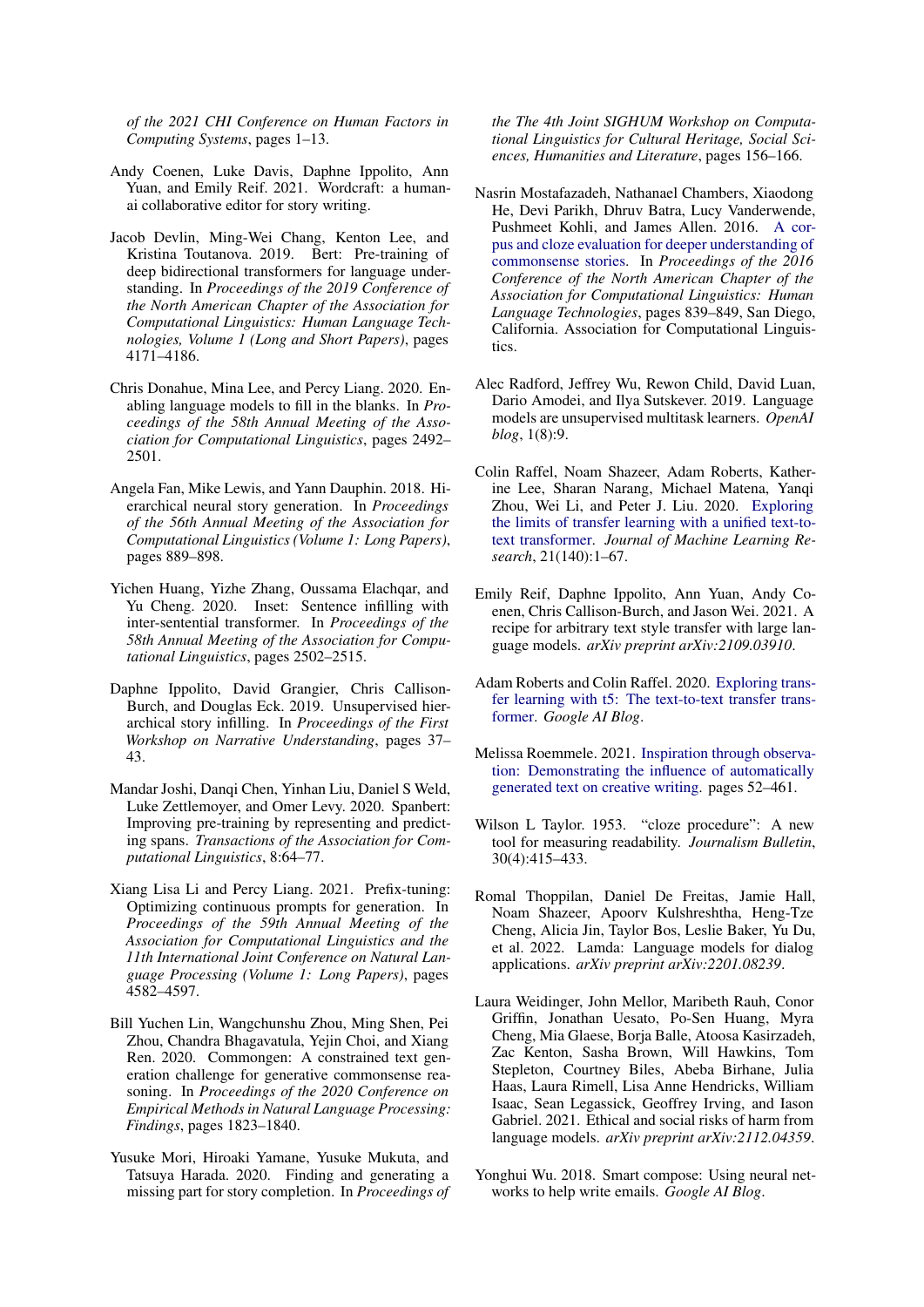- <span id="page-6-1"></span>Zihao Zhao, Eric Wallace, Shi Feng, Dan Klein, and Sameer Singh. 2021. Calibrate before use: Improving few-shot performance of language models. In *International Conference on Machine Learning*, pages 12697–12706. PMLR.
- <span id="page-6-0"></span>Wanrong Zhu, Zhiting Hu, and Eric Xing. 2019. Text infilling. *arXiv preprint arXiv:1901.00158*.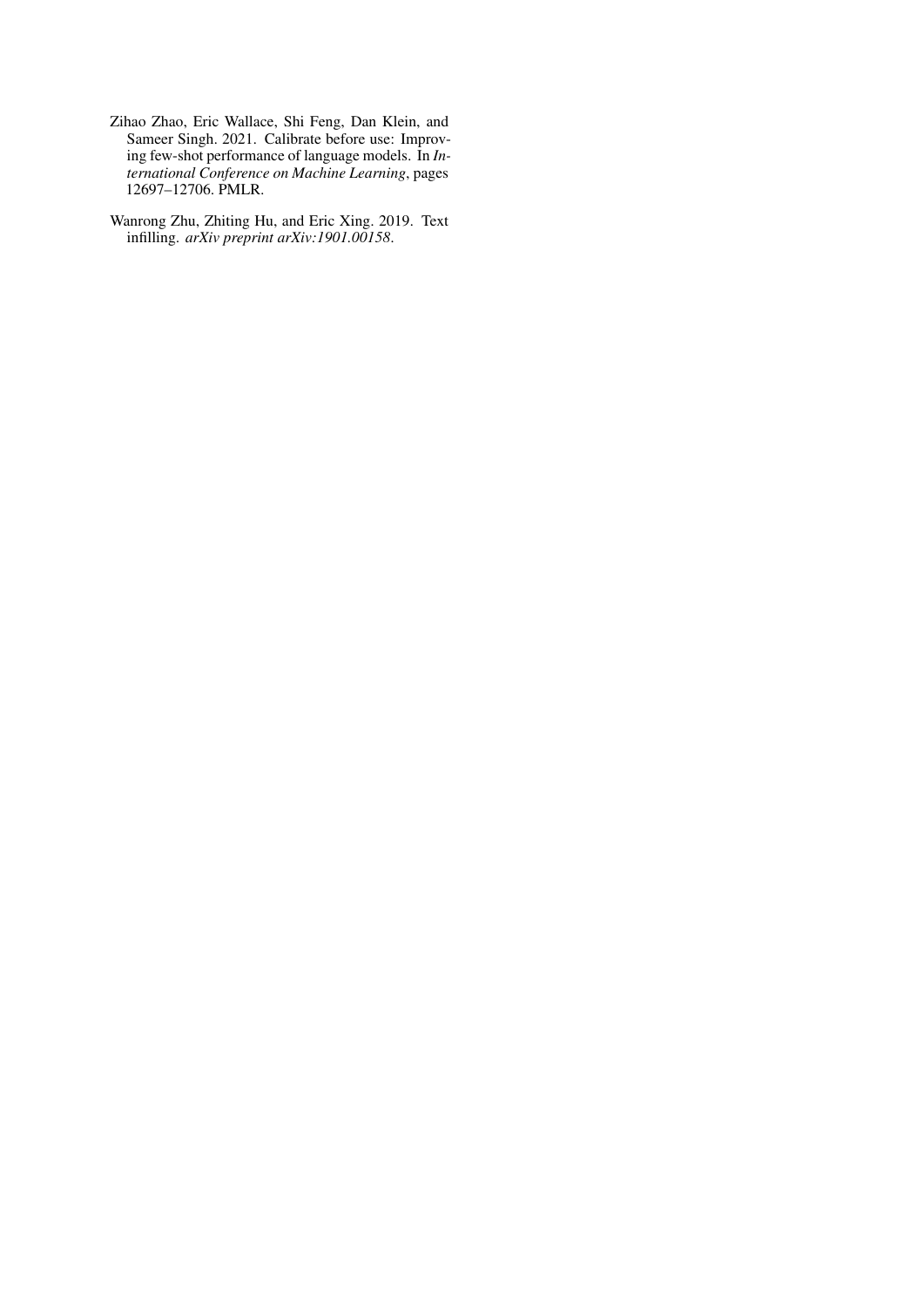### A Appendix

#### <span id="page-7-0"></span>A.1 Few-Shot Learning Details

Choosing appropriate examples for a few-shot prompt can be challenging as task performance is often sensitive to minor changes in prompt design [\(Zhao et al.,](#page-6-1) [2021\)](#page-6-1). We experimented with prompts randomly selected from the C4, Reddit Writing Prompts, and ROC Stories training sets, as well as prompts consisting of examples handwritten by the authors with the goal of story-writing in mind. For each prompt source, we randomly generated five possible prompts, each with three examples. To simplify the task, we conditioned on desired length but did not include goal conditioning.

An example prompt is shown in Figure [A5.](#page-8-2) When choosing random few-shot prompts from the dataset train sets, in order to keep the few-shot prompt text within the 512-token context length limit of the LLM[\(Thoppilan et al.,](#page-5-7) [2022\)](#page-5-7) we used for inference, we only considered examples that contained 100 or fewer tokens, so that the max length of the few-shot prompt was no more than 300 tokens. This left 212 tokens for the text of the actual example we were interested in performing the FITB task on. For our hand-written prompt, we wrote the seven examples shown in Table [A8.](#page-10-0) We generated 5 possible prompts by randomly subsampling 3 examples out of these 7 five times.

Table [A6](#page-9-0) shows the perplexity of the generations from each few-shot prompt. We note that even leaving room for 212 tokens worth of context text, some evaluation examples did not fit in the prompt length, and these examples were skipped when doing this analysis. Figure [A4](#page-7-1) shows a histogram of the fraction of validation set examples that remained for each few-shot prompt after the too-long examples were filtered out. Based on these results, we chose to include in human evaluation the best few-shot prompt from ROCFILLMIDDLE and the best few-shot prompt from C4FILLBLANK. Figure [2](#page-3-0) in the main paper shows the result from the C4FILLBLANK few-shot prompt, whose outputs were rated slightly higher by human annotators.

Our analysis of few-shot learning prompts was not sufficiently exhaustive to rule out the possibility there might exist a prompt for which this technique would be effective. For example, we did not conduct formal experiments to systematically vary the prompt wording/formatting shown in Figure [A5.](#page-8-2) What we can conclude is that the process of finding an ideal prompt requires time-consuming trial-and-

<span id="page-7-1"></span>

Figure A4: For many of the (validation set, few-shot prompt) combinations, not all validation set examples fit into the maximum sequence length for the LLM. The x-axis on this figure is the fraction of validation set examples which were retained after too-long examples were filtered out. The y-axis is the count of (validation set, few-shot prompt) pairs.

<span id="page-7-2"></span>

| <b>XL Model</b>     | Context | Length |
|---------------------|---------|--------|
| <b>C4FILLBLANK</b>  | 0.867   | 0.810  |
| <b>RWPFILLBLANK</b> | 0.800   | 0.830  |
| <b>C4FILLEND</b>    | 0.864   | 0.826  |
| <b>RWPFILLEND</b>   | 0.830   | 0.820  |
|                     |         |        |
| <b>Large Model</b>  | Context | Length |
| <b>C4FILLBLANK</b>  | 0.860   | 0.877  |
| <b>RWPFILLBLANK</b> | 0.797   | 0.881  |
| <b>C4FILLEND</b>    | 0.858   | 0.775  |

Table A5: Accuracy of models finetuned on FILL-BLANKCONT at correctly using provided length and goal conditioning signals.

error and is quite difficult!

### A.2 Experimenting with Prefix Tuning

During the course of this study, we experimented with the usage of Prefix Tuning [\(Li and Liang,](#page-5-19) [2021\)](#page-5-19) for the FITB task. In this method, a fixedlength continuous space prefix is appended to the input sequences and this prefix is directly optimized to maximize performance on a given task. This can be used to estimate an upper bound for the performance of few-shot learning on a given task. We trained two prefixes, both of length 5, on pretrained GPT-2 of size medium (345M) and large (774M) [\(Radford et al.,](#page-5-5) [2019\)](#page-5-5). While our results showed that the prefix successfully instructed the pre-trained model to perform the FITB task, neither of these models outperformed our few-shot prompts during human evaluation. In fact, they showed only marginally better performance than our random baseline. Due to the discrepancy in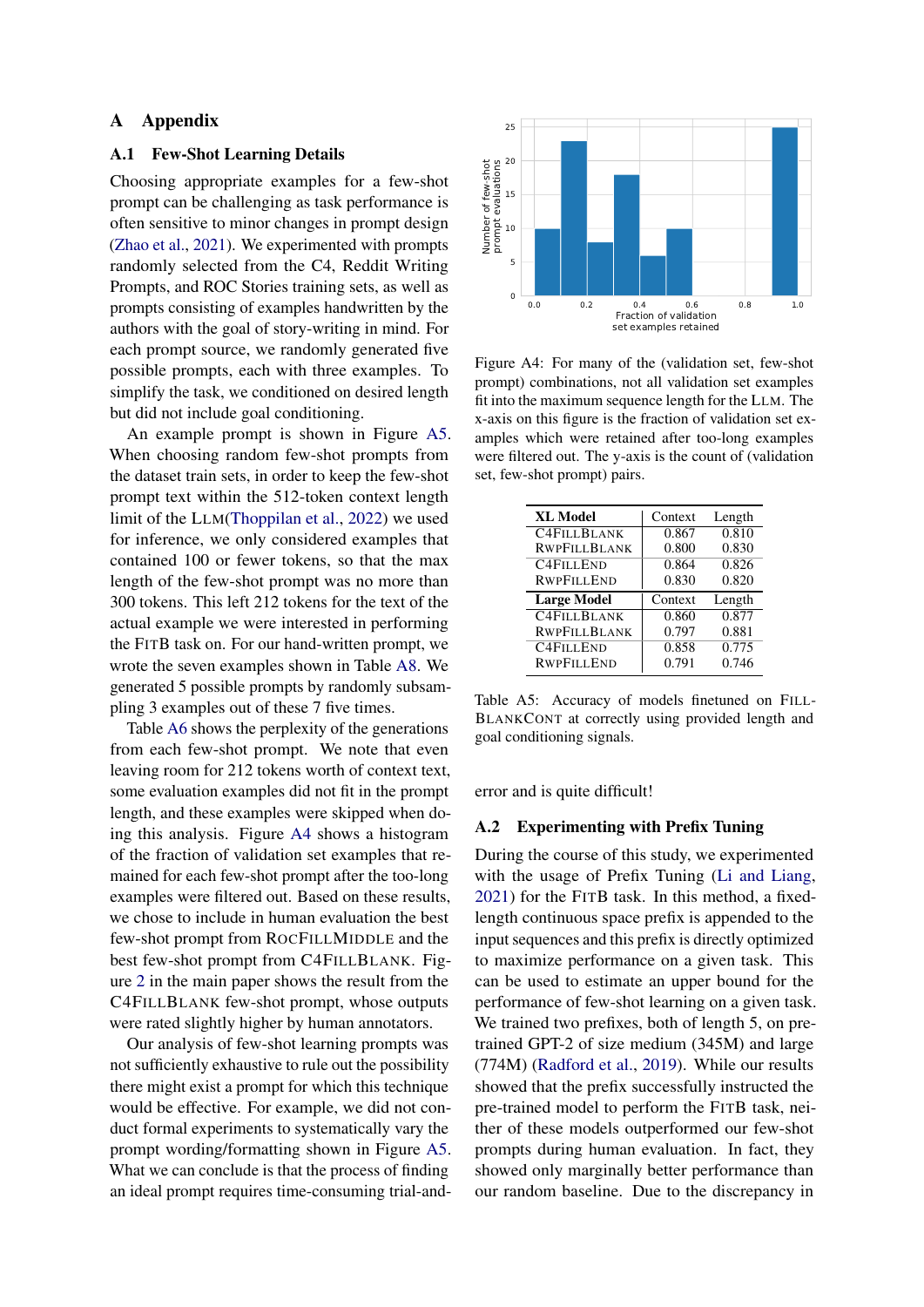#### <span id="page-8-2"></span>**Prompt**

Fill in the blank with about 16 words. Text: "We have to leave now!" Sarah shouted. \_\_\_\_ The only way out was up. We climbed flight after flight. The sound of the monsters banging on the door below became more distant but no less threatening. Answer: "The zombies are going to break through any moment, and then we'll all be goners.' Fill in the blank with about 32 words. Text: I was minding my business at the park, when I was approached by a little girl who was crying because she had lost \_\_\_\_ so of course I helped search. Answer: her cat, which she had just received for her birthday. She did not want her parents to know she'd already lost him. I'm a good person Fill in the blank with about 8 words. Text: The sun was shining, and little gusts of wind<br>brought through the window  $\frac{1}{\sqrt{1-x}}$  shocking contrast from brought through the window \_\_\_\_ shocking contrast from the stale city smells she had grown used to. Answer: the faint scents of honeysuckle and freshly turned soil. It was a Fill in the blank with about 8 words. Lina went to see how candy canes were made. She watched as the workers added dye to the hot candy. \_\_\_\_ Finally, as the workers added dye to the hot candy. they shaped it into a cane and let it cool. Lina felt a new appreciation for candy canes. Answer: Then, they stretched it out to make it shiny. **Target Continuation**

Figure A5: In blue, one of the few-shot prompts that was derived from handwritten examples, and in green, the target example we would like to perform infilling on.

parameter count between the prefix tuned GPT-2 models and the LLM model we tested for few-shot prompting, we chose to leave these results out of the final analysis. Future work should seek to explore the limitations of prefix/prompt tuning techniques and the ways in which they and few-shot learning can be fairly compared.

#### <span id="page-8-1"></span>A.3 Finetuning Implementation Details

For length conditioning, when discretizing the target sequence's length to a length bucket, we choose the closest value in {1, 2, 4, 8, 16, 32, 64} to the target's length in words.

All training was done in the Mesh Tensorflow T5 codebase.[2](#page-8-3) Each T5 model was finetuned for about 50,000 steps with a batch size of 128 examples (i.e., ∼6.4M examples were seen during finetuning.) A constant learning rate of 0.0008 was used, and no overfitting was observed.

#### <span id="page-8-0"></span>A.4 Further Finetuning Experiments

In the main paper, we focused on a single finetuning setting, one where half the examples have randomly placed blanks and the other half have blanks always at the end. We actually experimented with three possible finetuning settings:

- In the standard FILLBLANK setting, the blank location is sampled uniform randomly across the sequence.
- In the FILLBLANKCONT setting, for half of the examples the blank is randomly selected and for the other half it is always at the end. As we hypothesized that finetuning on such data would result in better performance at the continuation task, this was the setting we used in the main paper.
- In the CONT (a.k.a. LM-ADAPTION) setting, the blank is always placed at the end of the sequence. In essence, we are finetuning solely for the continuation objective.

For the FILLBLANKCONT setting from the main paper, we additionally experimented with finetuning a 3B parameter "XL" T5 model.

Table [A7](#page-9-1) shows the perplexity of all these models on a variety of validation sets. Note that these are perplexities in the conventional definition– perplexity of the target sequence given the input sequence using examples from the validation set–not the fluency measure we report in the main paper.

The perplexity numbers across the different models are comparable, since all models used the default T5 vocabulary. The perplexity numbers across different datasets are not comparable since some datasets, like ROC Stories, are simply easier to model than others. Unsurprisingly, the larger models achieved lower perplexity on all validation sets. We can also see from Table [A7](#page-9-1) that it was probably not strictly necessary to enforce that 50% of training examples had blanks at the end. The model finetuned exclusively with randomly placed blanks (FILLBLANK) performed only slightly worse (probably not statistically significant) on the continuation-style validation sets than the FILLBLANKCONT-trained model.

Finally, Table [A5](#page-7-2) shows the accuracy of both model sizes on the two conditioning signals which were incorporated: length bucket and goal conditioning. Surprisingly, using a larger model improves goal conditioning accuracy but hurts length conditioning accuracy.

### A.5 Further Human Evaluation Details

A screenshot of the Human Intelligence Task (HIT) used for annotations is shown in Figure [A6.](#page-11-0) Workers were paid originally paid \$1.85 per HIT, but

<span id="page-8-3"></span><sup>2</sup>[https://github.com/google-research/](https://github.com/google-research/text-to-text-transfer-transformer) [text-to-text-transfer-transformer](https://github.com/google-research/text-to-text-transfer-transformer)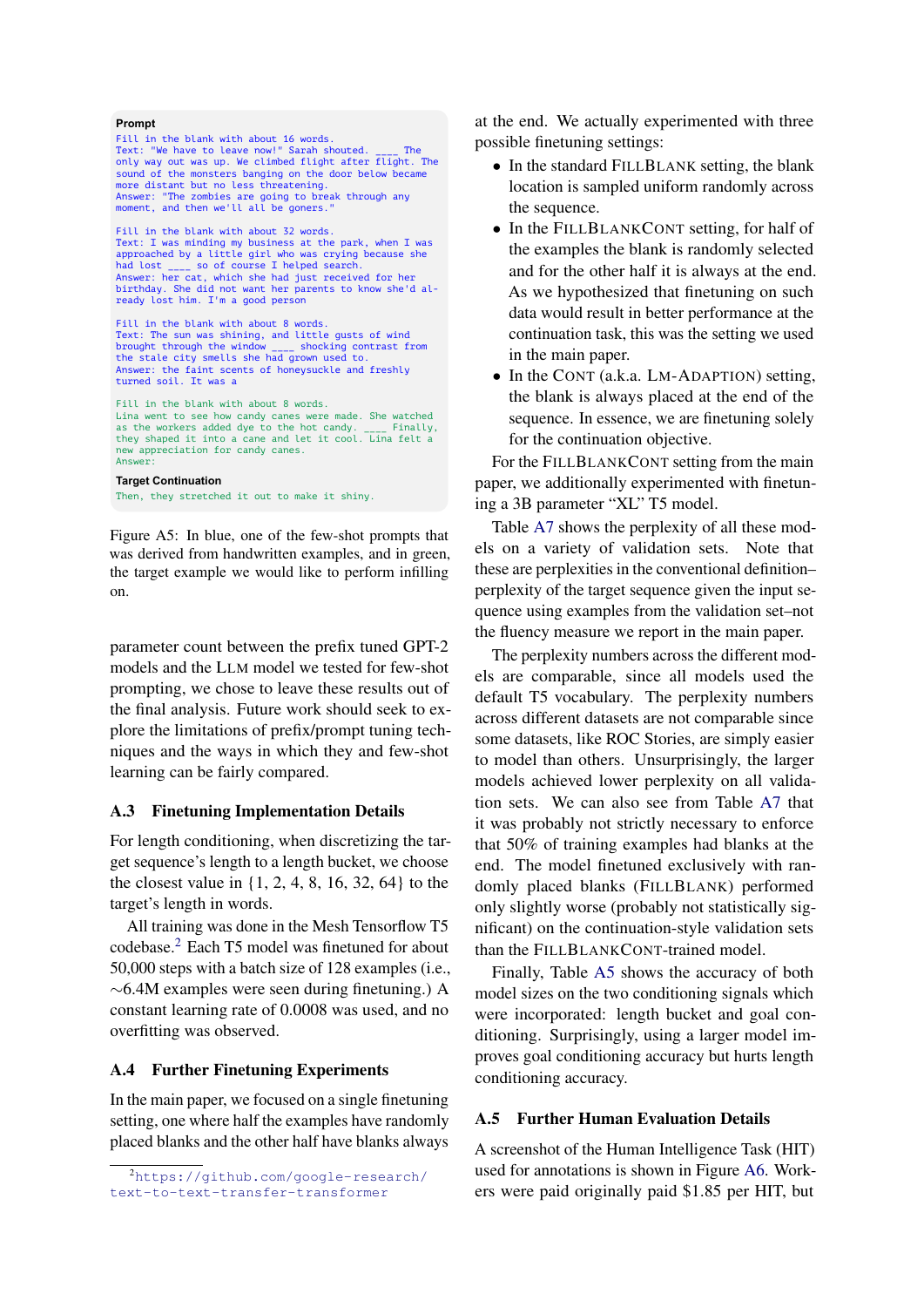<span id="page-9-0"></span>

|                         | C <sub>4</sub> F <sub>ILL</sub> | ROCFILL       | <b>RWPFILL</b> | <b>RWPFILL</b>    |
|-------------------------|---------------------------------|---------------|----------------|-------------------|
| <b>Few-shot source:</b> | <b>BLANK</b>                    | <b>MIDDLE</b> | <b>BLANK</b>   | <b>BLANK-Sent</b> |
| <b>C4FILLBLANK</b>      | 15.67                           | 19.72         | 19.65          | 16.82             |
| <b>ROCFILLMIDDLE</b>    | 14.14                           | 19.61         | 19.48          | 16.36             |
| <b>RWPFILLBLANK</b>     | 24.39                           | 20.29         | 32.33          | 28.13             |
| RWPFILLBLANK-Sent       | 18.91                           | 18.21         | 24.44          | 19.87             |
| <b>FS CUSTOM</b>        | 17.98                           | 19.80         | 21.72          | 18.38             |
| Finetuned T5 XL         | 9.99                            | 19.00         | 13.64          | 10.03             |
| Finetuned T5 Large      | 10.33                           | 20.47         | 14.08          | 10.37             |

Table A6: Perplexity of evaluation sets when the blank has been filled in using LLM with few-shot prompting (top) and our best fine-tuned T5 model (bottom). Among the few-shot results, the best method for each dataset is bolded, as well as methods within one standard error.

<span id="page-9-1"></span>

| Pre-trained |                      | C <sub>4</sub> F <sub>IL</sub> |            |               | ROCFILL |              | <b>RWPFILL</b>   |            |
|-------------|----------------------|--------------------------------|------------|---------------|---------|--------------|------------------|------------|
| model       | Finetune setting     | <b>BLANK</b>                   | <b>END</b> | <b>MIDDLE</b> | END(T)  | <b>BLANK</b> | <b>SENTBLANK</b> | <b>END</b> |
| T5 Large    | <b>FILLBLANKCONT</b> | 11.79                          | 13.47      | 6.43          | 6.73    | 16.15        | 14.84            | 19.89      |
| T5 Large    | <b>FILLBLANK</b>     | 11.64                          | 13.88      | 6.41          | 6.84    | 16.11        | 14.89            | 20.16      |
| T5 Large    | <b>CONT</b>          | 16.10                          | 13.26      | 37.08         | 6.79    | 21.35        | 27.73            | 19.90      |
| T5 XL       | FILLBLANKCONT        | 9.53                           | 11.15      | 5.34          | 5.79    | 13.05        | 11.98            | 16.57      |

Table A7: The perplexity according to T5 Large finetuned with three possible training data settings, with blanks placed randomly (FILLBLANK), with blanks placed always at the end (CONT), or with an equal mix of these two (FILLBLANKCONT). For the large-sized models, the one that achieved lowest perplexity on each dataset is bolded.

since the average HIT duration ended up being 15 minutes, we awarded each rater a bonus to raise their pay to an average of \$10 per hour. We restricted the HITs to workers for whom Masters had been granted and who had previously done at least 100 HITs.

Each example was shown to three raters, and annotations were rejected if the rater gave a lower overall score to the random output than to the ground-truth one. A total of 3 annotations were rejected. Overall, the Fleiss' kappa agreement of pairs of annotators giving the same numerical score to the same question was 0.26.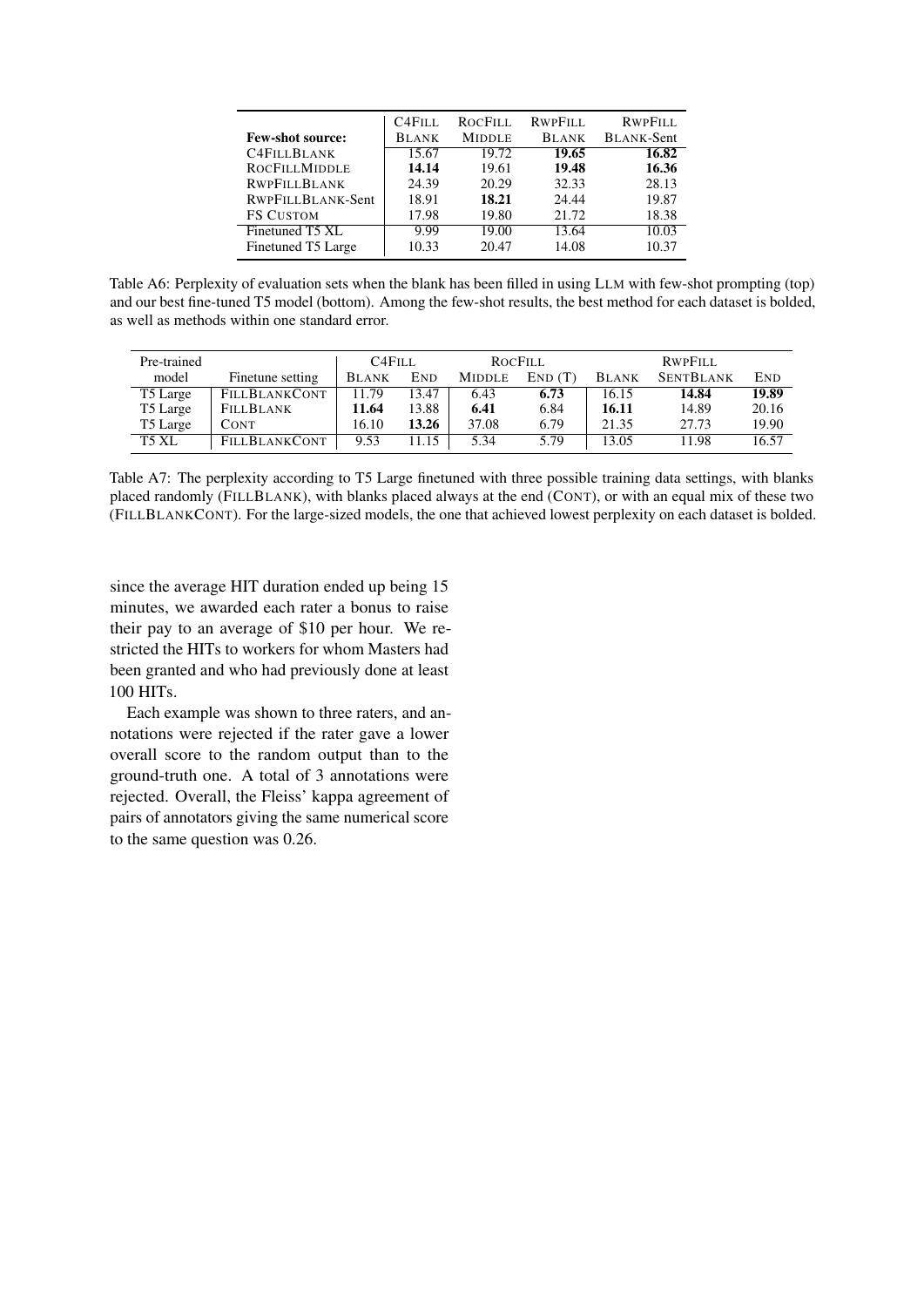<span id="page-10-0"></span>

| <b>Context</b>                                                                       | <b>Target</b>                                                            |
|--------------------------------------------------------------------------------------|--------------------------------------------------------------------------|
| An elderly man was sitting alone on a dark path. The man looked                      | he was holding a bright red box made                                     |
| down at his feet, and realized ______. It was a plain pine box                       | of pine                                                                  |
| and looked as if it had been there for a long time. The man was                      |                                                                          |
| afraid to look inside the box.                                                       |                                                                          |
| The mantle was cluttered with objects: _____ and more than one                       | picture frames showing grandchildren                                     |
| vase of dried flowers. The bejeweled lamp was at the very back,<br>nearly invisible. | and long-ago weddings, knickknacks<br>collected from all over the world, |
| "We have to leave now!" Sarah shouted. ______ The only way                           | "The zombies are going to break                                          |
| out was up. We climbed flight after flight. The sound of the                         | through any moment, and then we'll                                       |
| monsters banging on the door below became more distant but no                        | all be goners."                                                          |
| less threatening.                                                                    |                                                                          |
| The sun was shining, and little gusts of wind brought through                        | the faint scents of honeysuckle and                                      |
| the window shocking contrast from the stale city smells                              | freshly turned soil. It was a                                            |
| she had grown used to.                                                               |                                                                          |
| I was minding my business at the park, when I was approached                         | her cat, which she had just received                                     |
| by a little girl who was crying because she had lost _____ so of                     | for her birthday. She did not want her                                   |
| course I helped search.                                                              | parents to know she'd already lost him.                                  |
|                                                                                      | I'm a good person                                                        |
| It was a cold night, and a storm was raging out at sea. A light-                     | and the young man peering hesitantly                                     |
| ning bolt lit up the sky, briefly illuminating the lighthouse _                      | over the sheer cliff. Before the next                                    |
| plummeted but just before reaching the churning water, he dis-                       | peal of thunder he jumped. At first he                                   |
| appeared in a poof of purple flame!                                                  |                                                                          |
| The magician pulled out of his pocket ______ and then a second                       | a scarlet handkerchief                                                   |
| one and a third. He didn't stop until soon the ground was covered                    |                                                                          |
| with them.                                                                           |                                                                          |

Table A8: Hand-written fill-in-the-blank examples used for "custom" prompt during few-shot learning.